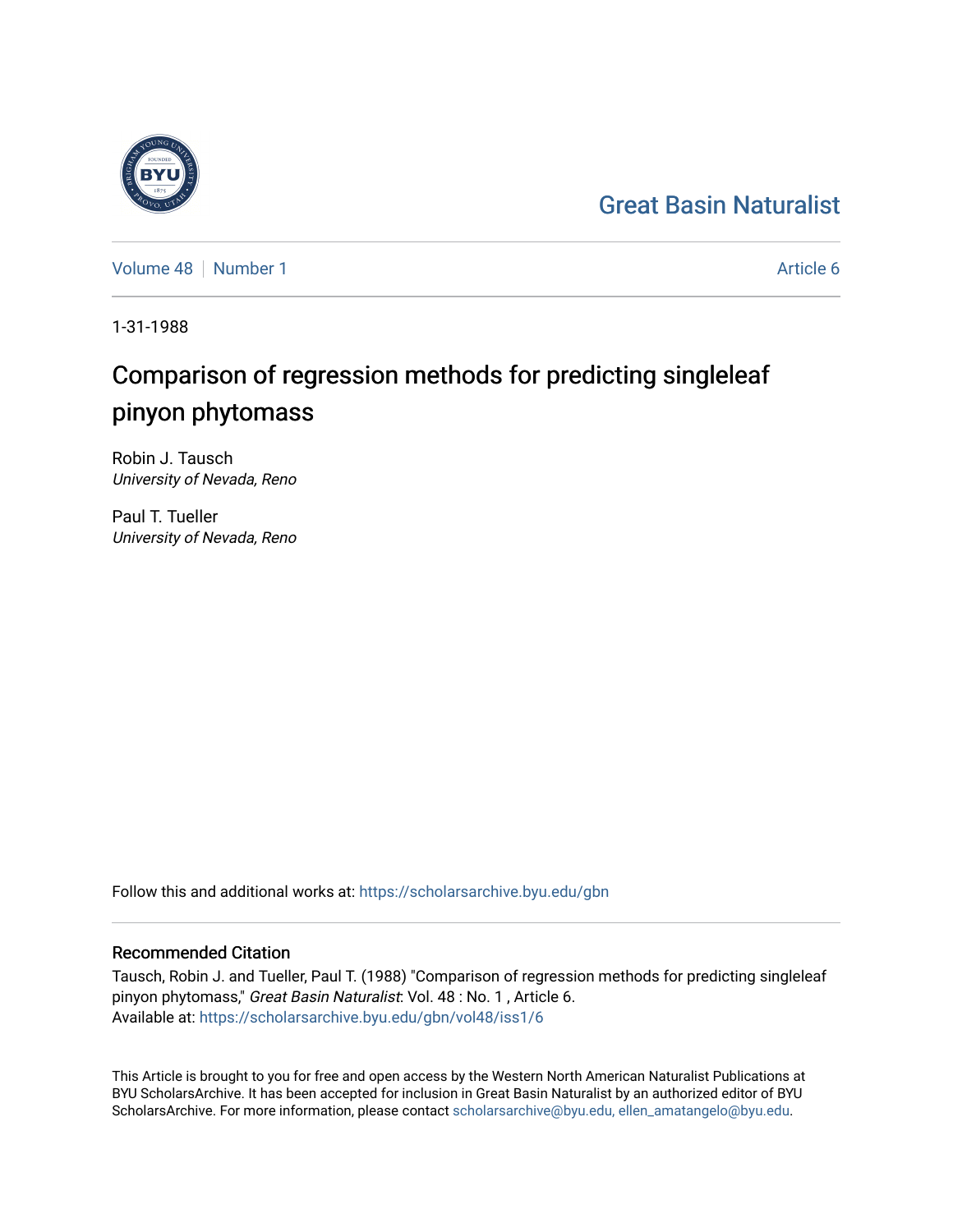#### COMPARISON OF REGRESSION METHODS FOR PREDICTING SINGLELEAF PINYON PHYTOMASS

Robin J. Tausch' and Paul T. Tueller'i

ABSTRACT. - Succession, nutrient cycling, production, and competition studies in plant communities require estimation of plant biomass. This is often accomplished by relating weight to easily measured plant dimensions via allometric equations. Dimensions of basal area and crown volume were used to predict phytomass of singleleaf pinyon (Pinus monophylla Torr. & Frem.). Two regression methods for fitting the allometric equation to data for phytomass prediction were tested. These methods were the more commonly used logarithmic transformation of both data variables followed by linear regression analysis and an iterative nonlinear analysis without data transformation. The first was consistently less effective for predicting both individual tree and total plot phytomass for pinyon. Basal area was a better predictor of phytomass on a site than was crown volume. Prediction equations were highly site specific. Age of the trees in the stand used to derive the equations significantly affected the phytomass estimates. Other site and stand factors also appear to affect the phytomass-allometric parameter relationship.

Detailed studies of succession, nutrient cycling, production, and competition in plant communities often require estimates of plant biomass and production. Procedures have been developed for making these estimates by relating biomass or production to easily measured plant dimensions. Examples include the prediction of surface area and biomass relationships of woody plants in deciduous forests (Whittaker and Woodwell 1967, Pastor et al. 1983) and prediction of the aboveground biomass and wood volume of western conifers (Cochran 1982, Hatchell et al. 1985) and eucalyptus species (Stewart et al. 1979). Biomass predictions from plant dimensions have also been used for shrubs, grasses, and forbs (Tausch 1980, Hymphrey 1985, Alaback 1986, Hughes et al. 1987). The most commonly used plant dimensions are stem or trunk diameter, plant height, and crown volume.

Various types of regression analysis tech niques are used for these procedures. Usually they involve some type of regression fit to the allometric equation:  $Y = aX^b$ , where  $Y =$ weight and  $X =$  the dimension measured (Sprent 1972). The allometric equation describes the constant specific or relative growth rates between measurements of plant size and shape (Batschelet 1973). Commonly the equation is fit to specific data sets through linear regression of logarithmically transformed data known as log-log or power regression (Grove

and Malajczuk 1985). Log-log regression has the form:  $ln(Y) = a + b ln(X)$ . Its preferred use is the result of a more precise fit to the trans formed data as indicated by higher values for the coefficient of determination  $(R^2)$ , and lower values for the standard errors of the estimate  $(S_{y,y})$  (Stewart et al. 1979, Huges et al. 1987).

Such transformation of data has been demonstrated to sometimes introduce bias into the results (Baskerville 1972, Lee 1982, Sprugel 1983). Theoretically this bias represents the introduction of an underestimate of individual plant biomass values resulting from the log-antilog transformations. In some studies this bias appeared to make only a small difference (Madgwick and Satoo 1975, Turner and Long 1975, Pastor and Bockheim 1981), and a proposed correction factor (Lee 1982, Sprugel 1983) has been shown to result in overestimation of plant biomass in some in stances (Westmann and Rogers 1977). Trans formation can also result in difficulties in ap propriate evaluation by the usual measures of goodness of fit such as the coefficient of determination  $(R^2)$  and standard error of the estimate. This occurs because they apply only to the logarithmically transformed data (Payandeh 1981, Chiyenda and Kozak 1982). Previ ous attempts at using the allometric equation for biomass determination in woodlands dominated by singleleaf pinyon and Utah juniper

 $^1$ Department of Range, Wildlife and Forestry, University of Nevada at Reno, 1000 Valley Road, Reno, Nevada 89512.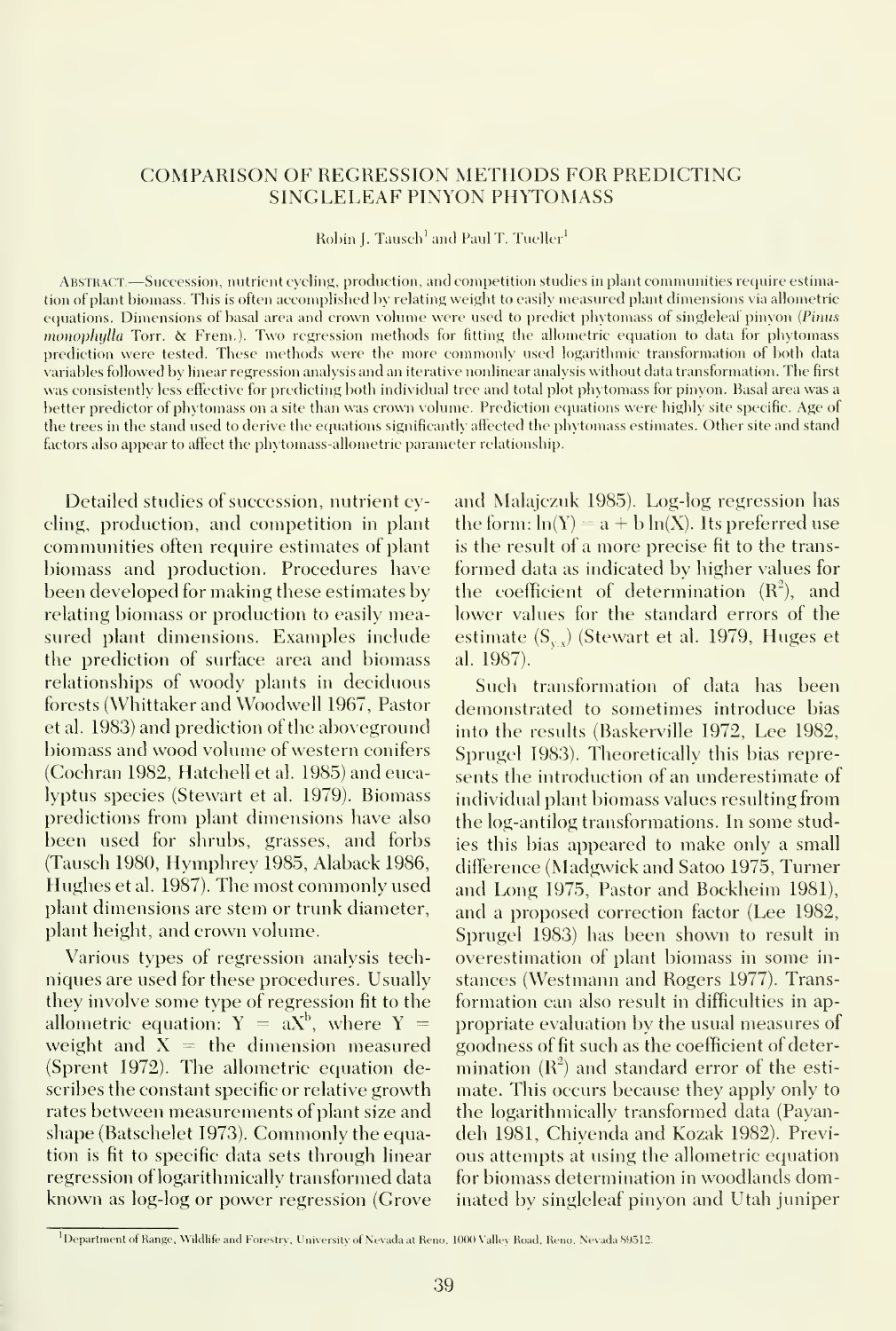(Juniperiis osteosperma [Torr. ] Little) did not consider the bias problem (Tausch 1980).

Avoidance of the potential introduction of bias into the results of regression analyses for biomass estimation by the allometric equation is possible by using untransformed data in an iterative nonlinear regression technique (Payandeh 1981, Chiyenda and Kozak 1982). Determination of the possible presence of bias is best accomplished by the simultaneous use of both log-log and nonlinear regression techniques and comparison of the results (Schlaegel 1981, Brand and Smith 1985).

The first objective of this study was a comparison of the use of log-log and iterative nonlinear regression for the estimation of leaf biomass or phytomass of singleleaf pinyon. The second objective was the comparison of were harvested and a subsample was used for measurements of basal area and crown vol- the determination of bole, bark, branch, twig, ume for predicting the phytomass of both in- and foliage wet and dry biomass. Multiple dividual trees and entire stands. Regression regression techniques were used to derive the results were also evaluated for how they were reported total dry weight of the components affected by different ages of the trees in a for each tree. Paradise and Monitor Range stand.

#### STUDY SITE DESCRIPTION

Tree data used for most of the analyses were dures but on a 0.1-ha plot. associated with four locations in the pinyonjuniper woodlands of the Sweetwater Mountains in western Nevada, first sampled by to each of the previously sampled plots, S1, Meeuwig (1979) and Meeuwig and Budy S3, and S4, in an area with the same site and (1979). These locations ranged in elevation stand conditions. Plot S2 (Table 1) did not from just over 2,000 m to 2,300 m (Table 1). All four sites were in woodlands that were were determined as described by Blackburn fully stocked or fully tree-occupied as described by Meeuwig and Budy (1979). Some the adjacent area parallel to, and 10 m from, juniper was present in plot S4, but plots S1, the side of each plot, and the selected trees S2, and S3 contained only singleleaf pinyon. were those closest to a random point on that Data from four additional sites (Table 1) in line. Each tree was measured for average central Nevada from Meeuwig (1979) plus data from a site in southwestern Utah from ter. Basal diameter measurements were just Tausch (1980) were included in one analysis. above the root crown and about 15 cm above All five additional sites were closed-stand the ground surface. Where multiple trunks woodlands with mixed pinyon and juniper.

#### **METHODS**

#### Sampling Procedures

Meeuwig (1979) and Meeuwig and Budy foliage was collected on trees with basal trunk  $(1979)$  were  $30 \times 30$  m in size. All trees in the diameters up to about 15 cm. A trunk cross four plots were measured for height, average section was collected at the point of basal difour plots were measured for height, average crown diameter, and basal diameter. All trees

TABLE 1. Elevation, slope, and aspect for eight plots from Meeuwig (1979) and one plot from Tausch (1980). Mountain ranges represented are the Sweetwater Mountains of Nevada and California (S), Paradise Range of central Nevada (P), Monitor Range of central Nevada (M), and the Needle Range of southwestern Utah (UT).

| Plot<br>number | Aspect<br>(degrees) | Slope<br>(degrees) | Elevation<br>(meters) |
|----------------|---------------------|--------------------|-----------------------|
| SI <sub></sub> | 80                  | 3                  | 2210                  |
| S <sub>2</sub> | 40                  | $\mathbf{1}$       | 2100                  |
| S <sub>3</sub> | 120                 | S                  | 2300                  |
| $S+$           | 345                 | 20                 | 2020                  |
| P <sub>1</sub> | 354                 | 3                  | 2060                  |
| P <sub>2</sub> | 55                  | 9                  | 2040                  |
| P <sub>3</sub> | 85                  | 3                  | 2190                  |
| M1             | 60                  | 11                 | 2220                  |
| UT             | 285                 | $\overline{2}$     | 2015                  |

plots from Meeuwig (1979) were sampled in a similar manner. Tree data from the Needle Range, southwestern Utah, were sampled following the Sweetwater Mountains proce-

A random sample of 12 singleleaf pinyon, stratified by age class, was harvested adjacent have a suitable adjacent area. Age classes and Tueller (1970). A baseline was located in branched below this point, each trunk was individually measured and an average basal diameter determined as described by Meeuwig and Budy (1979).

The harvested trees were sampled by two The Sweetwater Mountains plots from methods depending on tree size. All green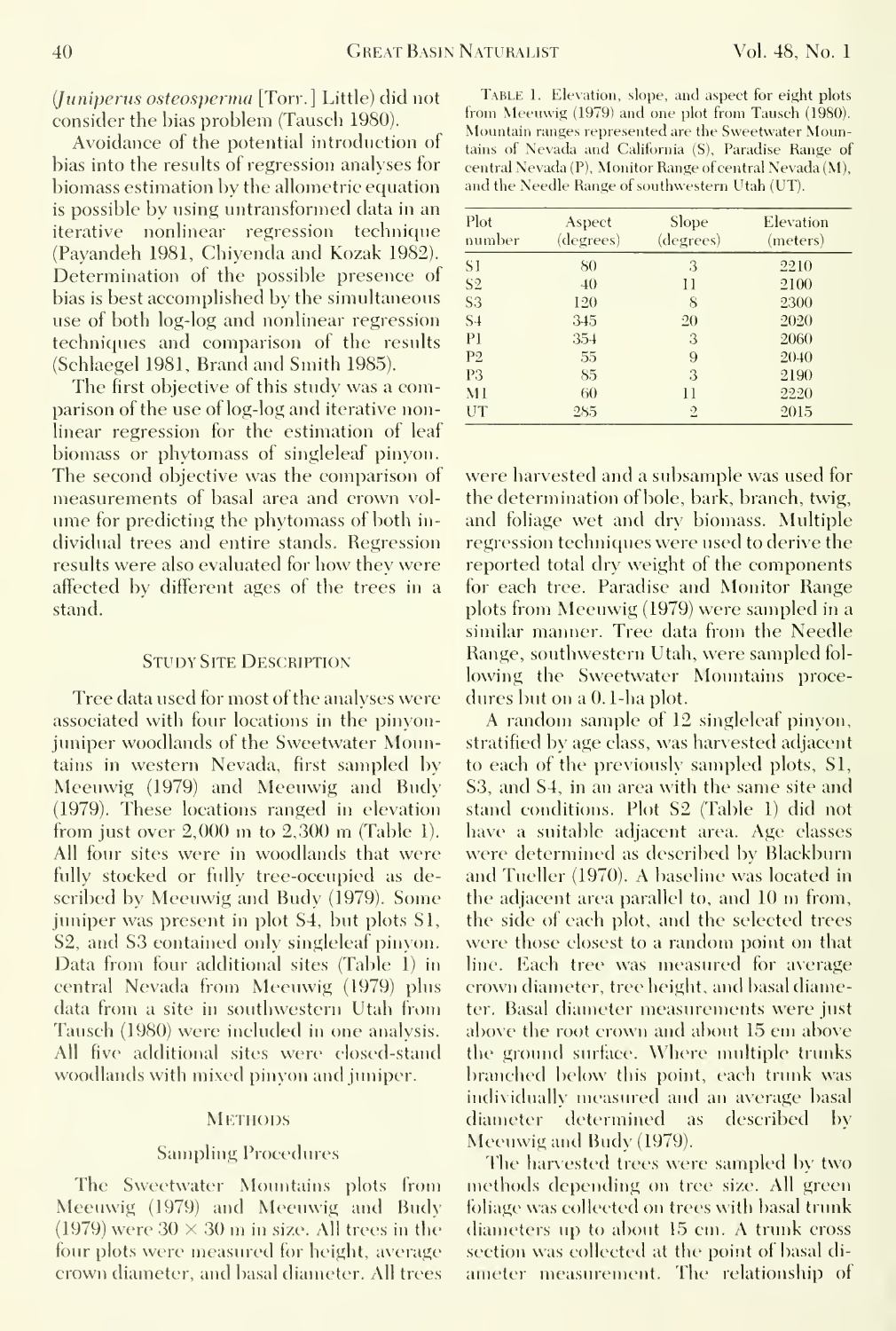sapwood area to phytomass has been shown to remain linear throughout the crown for several species of conifers (Long etal. 1981, Kauf mann and Troendle 1981). This relationship was used to subsample trees with basal trunk diameters greater than 15-18 cm. Two subsamples were collected, one from the main stem and one from a random major branch in the middle one-third of the tree. Main stem and branch subsamples were cut at a diameter of about 12 cm. A cross section was collected from the base of each stem and branch subsample, and a trunk cross section was col lected from the base of the tree. All green foliage was collected from each stem and branch subsample during the first week of August.

#### Analysis Techniques

Crown volume was computed for each har vested tree from the average crown diameter and tree height using the formula for one-half of an ellipsoid (Tausch 1980). Crown volumes in plots SI through S4 were computed from the average crown diameter and tree height data provided by Meeuwig (1979) and Meeuwig and Budy (1979). Basal diameter measurements were converted to basal area.

Trunk, stem, and branch cross sections from the subsampled trees were measured for heartwood and sapwood area with a dot grid. Sapwood areas and phytomass data from the two subsamples of each tree were combined and an overall ratio of kg of phytomass per  $cm<sup>2</sup>$ of sapwood area determined. This ratio was multiplied by the sapwood area of the trunk cross section to estimate the total phytomass of the tree.

Two prediction relationships were used at each site, one using basal area and the other using crown volume, to predict phytomass. Both log-log regression and nonlinear regression were used to derive prediction equations for each relationship for a total of four equations for each site. For nonlinear regression the parameters a and b were determined by an iterative least-squares technique.

Regression results were compared for each prediction relationship on each plot. Log-log regression results were converted back to arithmetic form (anti-log) prior to comparison with results from nonlinear regression analyses. Because  $R^2$  from log-log analysis applies only to transformed data, it cannot be used for

direct comparison with nonlinear regression results (Payandeh 1981). Results from the two types of analyses were compared on the basis of a Fit Index (FI) and a standard error of the estimate  $(S_{y}$  computed from untransformed data for both analvses as recommended by Payandeh (1981) and Brand and Smith (1985). The term Fit Index is from Brand and Smith (1985). The FI isa measure of the variation in Y explained by the variation in X:

$$
\mathrm{F1} = 1 - \langle \Sigma (\hat{Y}_\mathrm{i} - \mathrm{Y}_\mathrm{i})^2 \rangle \Sigma \, (Y_\mathrm{i} - \overline{Y})^2 \rangle.
$$

The F1 and  $R^2$  are equivalent for linear regression without data transformation. For the loglog and nonlinear regression analyses the maximum value for FI is also 1.0, but unlike  $R^2$  it can be negative (Payandeh 1981). The standard errors of the estimate for all analyses were computed as the square root of the sums of deviations squared (based on untrans formed data) divided by the number of observations minus 2 (Steel and Torrie 1960).

Ecjuations derived from the trees collected next to plots SI, S3, and S4 were used to predict the total pinyon phytomass of the re spective adjacent plot. All four possible combinations of regression techniques and prediction relationships were used for each site. Basal areas and crown volumes used on these plots were derived from data provided by Meeuwig (1979) and Meeuwig and Budy (1979). Predicted biomass values were then compared with the published values.

The nonlinear regression results for the basal area and crown volume to phytomass relationships for plots SI, S3, and S4 were used to predict the total plot phytomass for plot S2. This provided <sup>a</sup> test of how accurately an equation derived for one plot could predict total plot phytomass on a different plot. The results were then evaluated on the basis of differences in singleleaf pinyon age between predicting and predicted sites. Average tree ages for sampled plots from Meeuwig (1979) and Meeuwig and Budy (1979) were computed from individual tree age data they pro vided.

The effects of average pinyon age in a stand on biomass prediction were further evaluated by comparing the differences over nine sites with trees of different ages. Eight of the sites are from Meeuwig (1979) and one is from Tausch (1980). Nonlinear regression was used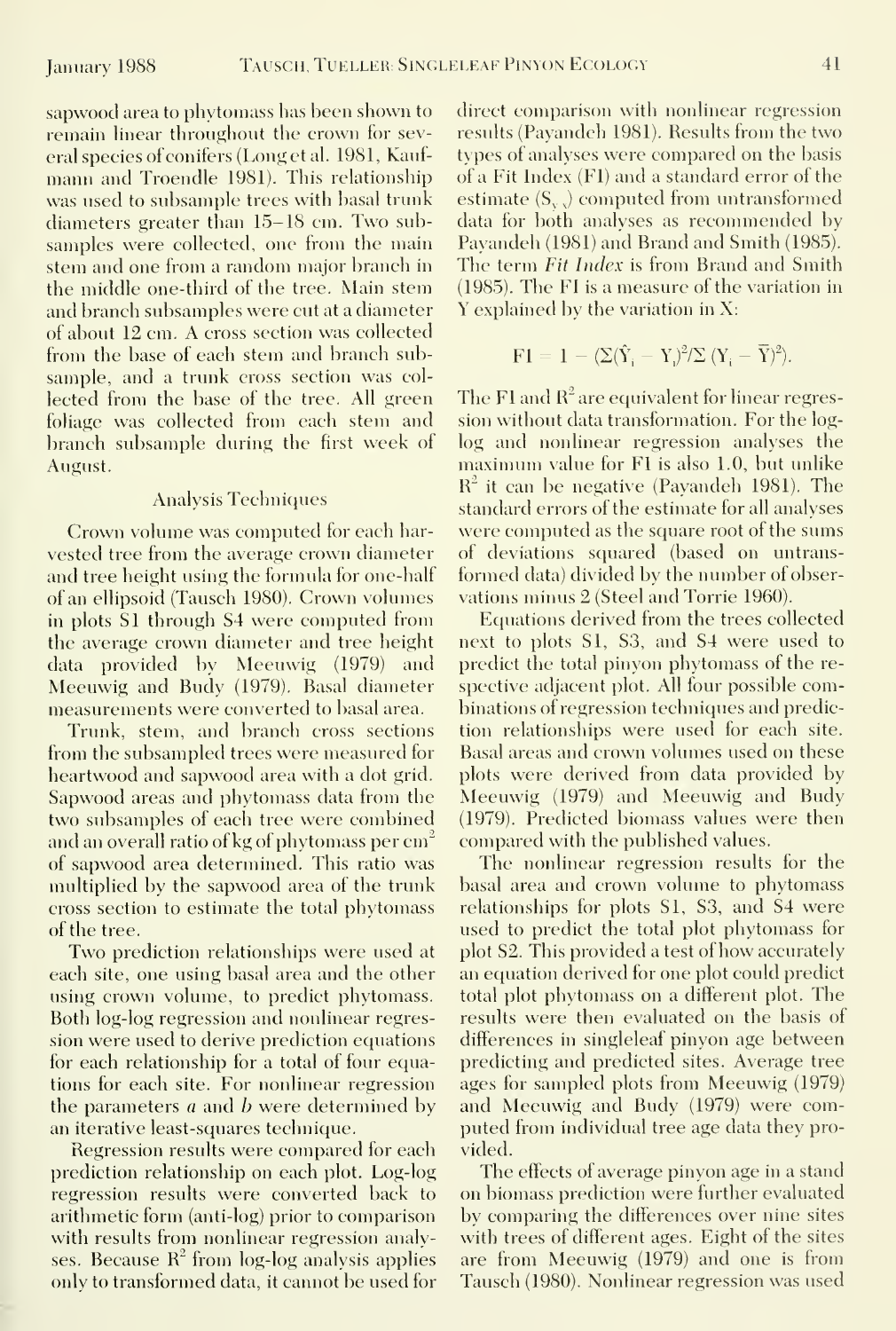Table 2. Basal area (cm") to tree phytomass (g) log-log and nonlinear regression ecjnation parameters tor trees harvested adjacent to three plots studied by Meeuwig (1979) and Meeuwig and Budy (1979) on the Sweetwater Mountains. Plot designations are described in Table 1.

|                | Log-log regression |       |       |           |                      | Nonlinear regression |       |           |                      |
|----------------|--------------------|-------|-------|-----------|----------------------|----------------------|-------|-----------|----------------------|
| Plot<br>number | a                  |       | $R^2$ | Fit index | Standard<br>error(g) | $\mathfrak{a}$       |       | Fit index | Standard<br>error(g) |
| S1             | 11.75              | .235  | 0.98  | 0.83      | 9159.1               | 85.85                | 0.921 | 0.88      | 7806.5               |
| S <sub>3</sub> | 14.82              | 1.170 | 0.98  | (0.90)    | 4299.4               | 56.63                | 0.958 | 0.92      | 3934.2               |
| S <sub>4</sub> | 14.88              | 1.139 | 0.96  | 0.12      | 14592.2              | 397.61               | 0.620 | 0.93      | 4193.9               |

TABLE 3. Crown volume  $(m^3)$  to tree phytomass (g) log-log and nonlinear regression equation parameters for trees harvested adjacent to three plots studies by Meeuwig (1979) and Meeuwig and Budy (1979) on the Sweetwater Mountains. Plot designations are described in Table 1.

|                |              | Log-log regression |       | Nonlinear regression |                      |                |       |           |                             |
|----------------|--------------|--------------------|-------|----------------------|----------------------|----------------|-------|-----------|-----------------------------|
| Plot<br>number | $\mathbf{a}$ |                    | $R^2$ | Fit index            | Standard<br>error(g) | $\mathfrak{g}$ |       | Fit index | <b>Standard</b><br>error(g) |
| S1             | 852.48       | 0.988              | 0.96  | 0.58                 | 14563.2              | 3896.0         | 0.568 | 0.82      | 9486.0                      |
| <b>S3</b>      | 912.78       | 0.935              | 0.99  | 0.89                 | 4619.5               | 1851.5         | 0.739 | 0.91      | 4088.5                      |
| S <sub>4</sub> | 462.44       | 1.068              | 0.97  | 0.87                 | 5555.6               | 698.0          | 0.950 | 0.88      | 5412.1                      |

to derive equations predicting phytomass from basal area for all nine sites. The estimated phytomass of a tree on each site with a basal area equivalent to a basal diameter of 25.4 cm (10 in) was determined. The 25.4-cm  $(10\text{-}in)$  diameter is the one most commonly used for site comparisons in singleleaf pinyon (Chojnacky 1986). These tree phytomass values and the average pinyon ages in the plots were used in the regression analysis.

#### **RESULTS**

Nonlinear regression consistently provided a better fit for the basal area to tree phytomass relationship for harvested trees from each site than log-log regression with transformed data (Table 2). This is evident in both higher Fit Index values (closer to 1.0) and lower standard error of the estimate values. Results were similar for the crown volume to tree phytomass relationships in Table 3. Fit Index values from each log-log regression are always lower than the respective  $R^2$  (coefficient of determination) from the same analysis. This reflects the unreliability of the  $R^2$  values based on transformed data. Differences are particularly evident for plot S4 in Table 2 and plot S1 in Table 3 where high  $R^2$  values from  $log$ -log regression are associated with low Fit Index values and poor standard errors computed from untransformed (anti-log) data.

Crown volume was consistently less precise than basal area in predicting tree phytomass. This appears related to variability of density and distribution of phytomass in the tree crowns, thus making these measurements more variable than those from basal area. Values of the regression parameter *b* are nearly always lower for the nonlinear regression method (Tables 2, 3).

Equations for trees harvested adjacent to plots S1, S3, and S4 were used to estimate the total pinyon phytomass of their respective plots as a direct check on predictability (Table 4). Estimates of total phytomass in the three plots by nonlinear regression had average errors of  $+0.5$  % for prediction by basal area and  $+5.7\%$  for prediction by crown volume. The equivalent figures for log-log regression were  $+39.3\%$  and  $+35.3\%$ . A substantial overestimate related to the bias associated with data transformation for power regression was evident. The error, however, is opposite that usually reported in the literature. Application of a correction factor to the log-log regression results (Lee 1982, Sprugel 1983) would further increase the overestimate, similar to the results reported by Westmann and Rogers  $(1977)$ .

Prediction of total tree phytomass from basal area on the test plot S2 by nonlinear regression equations from plots S1, S3, and S4 (Table 2) revealed an inverse relationship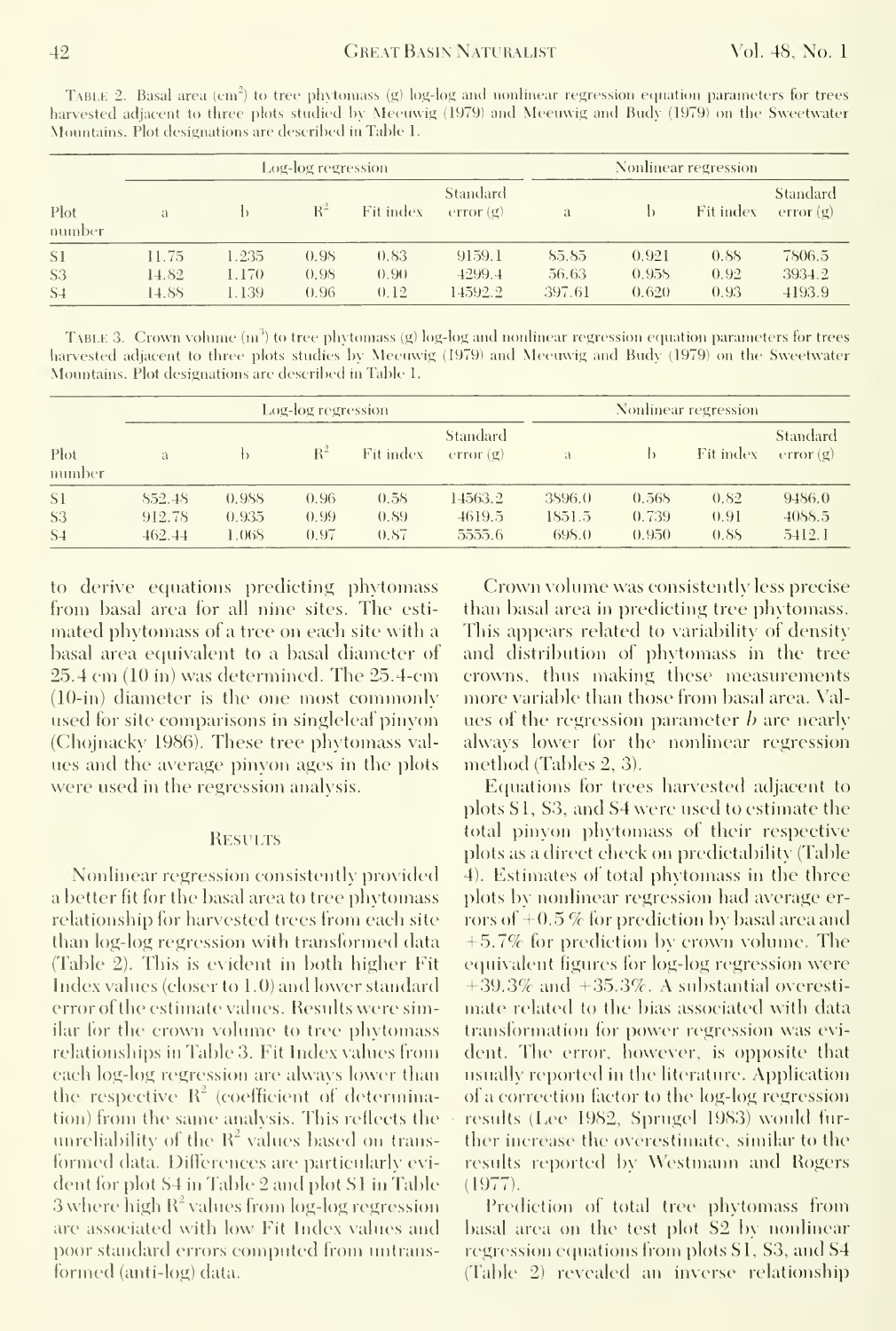TABLE 4. Prediction of total pinyon phytomass from crown volume and basal area of individual trees on three plots studied by Meeuwig and Budy (1979) and Meeuvvig (1979) and comparison with the published \alues. Plot designations used are those from Meeuwig (1979). Nonlinear and log-log regression equations used are for data from trees randomly collected adjacent to the plots.

|                | Computed by nonlinear regression<br>equations  |                  |                                     |                  | Computed by log-log regression<br>equations      |                  |                                            |                  |
|----------------|------------------------------------------------|------------------|-------------------------------------|------------------|--------------------------------------------------|------------------|--------------------------------------------|------------------|
| Test<br>plot   | <b>Phytomass</b><br>from erown<br>volume $(1)$ | Percent<br>error | Phytomass<br>from basal<br>area (2) | Percent<br>error | Phytomass<br>from crown<br>volume <sub>(1)</sub> | Percent<br>error | <b>Phytomass</b><br>from basal<br>area (2) | Pereent<br>error |
| S1             | 1171.6                                         | $+11.5$          | 1052.8                              | $+0.2$           | 1608.3                                           | $+53.0$          | 1257.3                                     | $+19.6$          |
| S <sub>3</sub> | 1300.2                                         | $+2.5$           | 1284.2                              | $+1.2$           | 1701.6                                           | $+34.1$          | 1729.4                                     | $+36.3$          |
| S <sub>4</sub> | 878.6                                          | $+3.2$           | 851.4                               | $+0.05$          | 1101.8                                           | $+18.9$          | 1378.6                                     | $+62.0$          |
|                | Average error                                  | $+5.7$           |                                     | $+0.5$           |                                                  | $\pm$ 35.3       |                                            | $+39.3$          |

<sup>1</sup>Equations used from Table 3

<sup>1</sup>Equations used from Table 2

TABLE 5. Estimation of total plot phytomass for test plot S2 from Meeuwig (1979) by equations based on trees harvested adjacent to sample plots SI, S3, and S4 in Table 1. Equations were derived from nonlinear regression analyses for the basal area to tree phytomass relationship. Average pinyon age data are from Meeuwig (1979).

| Plot used for<br>estimation<br>equation | Estimated<br>phytomass<br>for plot S2<br>(kg) | Deviation<br>from actual<br>phytomass<br>$(\%)$ | Estimated<br>average<br>tree age<br>(vrs) |
|-----------------------------------------|-----------------------------------------------|-------------------------------------------------|-------------------------------------------|
| <sup>S1</sup>                           | 1623                                          | $+12.6$                                         | 88.2                                      |
| S <sub>3</sub>                          | 1364                                          | $-5.4$                                          | 122.4                                     |
| $S+$                                    | 1064                                          | $-26.2$                                         | 242.7                                     |
| Aetual S <sub>2</sub>                   | 1441                                          | $\theta$                                        | 128.6                                     |

between the average tree age on the plot used to develop the equation and estimated total tree phytomass for plot S2 (Table 5). The equation from plot S4, with trees older than the test plot, underestimated actual total tree phytomass of S2. The equation from plot S1, with younger trees, overestimated actual phytomass. Plot S3, with an average tree age the most similar to S2, came the closest to predicting its actual total tree phytomass.

Effects of age on the basal area to phytomass relationship were further investigated using the data from the eight plots from Meeuwig  $(1979)$  and the plot from Tausch  $(1980)$ . A regression analysis between the average age of the trees on each plot and the respective phytomass of a tree with a basal area equivalent to a diameter of  $25.4$  cm  $(10 \text{ in})$  was significantly negative (Fig. 1). The variability in Figure 1 indicates that other environmental and stand differences are involved in the estimation errors between sites. These could include differences in site potential, tree size,

competing species, and edaphic and topographic conditions between sites.

#### **DISCUSSION**

The more commonly used log-log regression was consistently the poorest performer in both precision and prediction accuracy. Nonlinear regression provided better equations for predicting tree biomass for singleleaf pinyon on the sites studied. Differences in the equations between the two regression methods stem from an interaction between logarithmic transformation of the data and the distribution of tree sizes in a stand. There is a skewed distribution with more small trees than large ones. Smaller trees also generally have denser crowns with more foliage biomass per unit of crown volume or unit of basal area than the larger trees. Larger trees, however, usually contribute most of the total tree phytomass in a plot. Logarithmic transformations used for power regression decrease the values for the larger trees more than for the smaller trees. As a result, the smaller trees with their denser crowns have greater weight in the loglog than in the nonlinear regression analyses.

The effects of data transformation on the resulting equations are evident in the higher values of the regression parameter  $b$  for loglog than for nonlinear regression (Tables 2, 3). Consistent overestimation of the phytomass values for the largest trees and for the total tree phytomass in the individual plots is the result. Each tree contributes to the regression result more in proportion to its size with nonlinear regression, thus tending to reduce or eliminate the overestimation. For this type of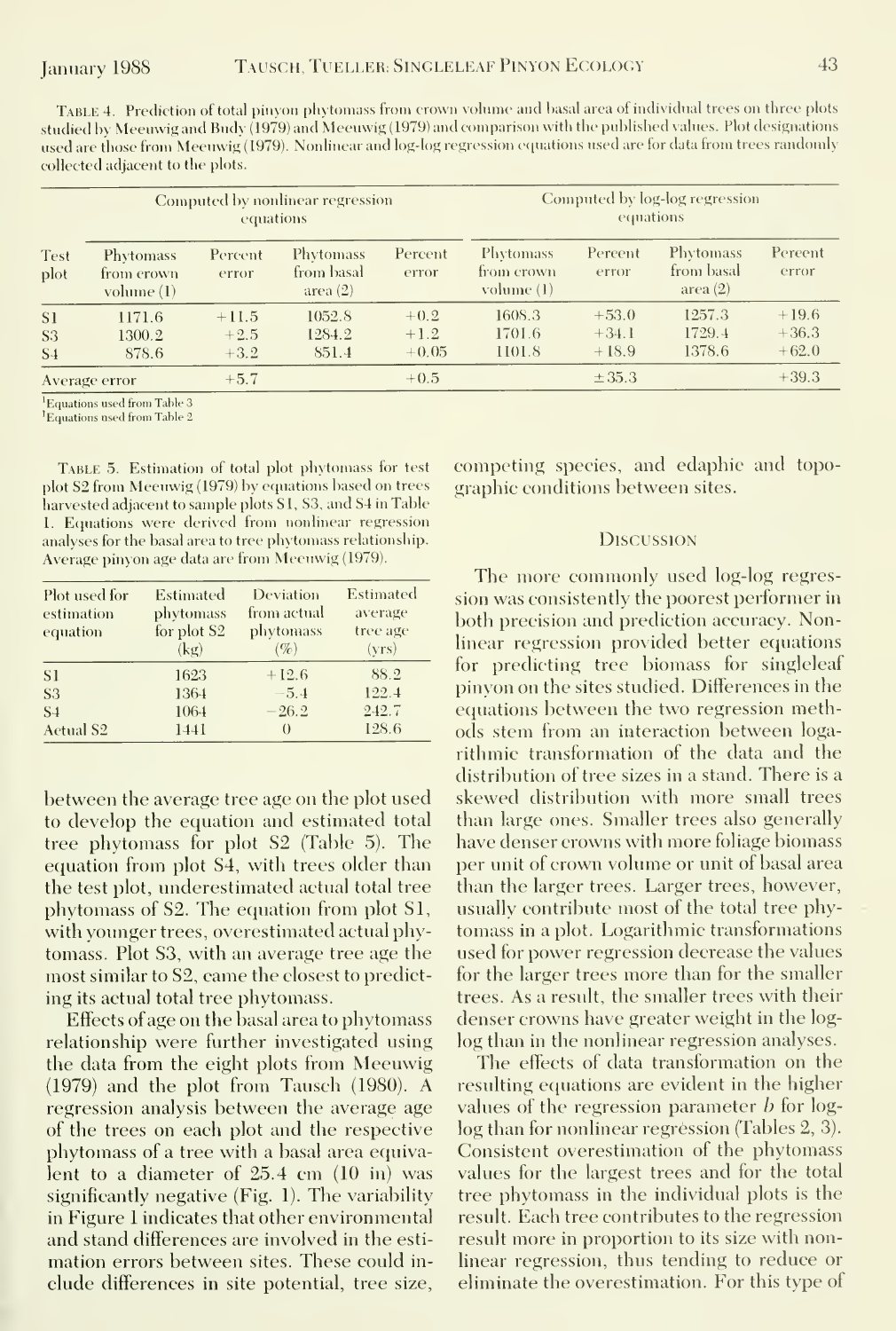

Fig. 1. Regression analysis between the average age of a tree in a stand and the estimated average phytomass of a tree with <sup>a</sup> basal diameter of 25.4 em (10 in). Tree phytomass was determined from <sup>a</sup> nonlinear regression analysis between basal area and tree phytomass for all the trees on each site. Plot definitions are in Table 1.

data, nonlinear regression provides more ac curate estimates on an individual tree and total plot basis than the more commonly used log-log regression.

The highly site-specific nature of tree age on analysis results is apparently related to growth characteristics of trees of semiarid climates. Studies of semiarid sites in Australia have shown that the phytomass of mature trees becomes constant after a certain size is reached (Sharpe et al. 1985). Basal area continues to increase after phytomass has become constant, however, resulting in a decline in the ratio of phytomass to basal area with in creasing age of the trees. Because yoimger trees have higher phytomass to basal area ratios, equations developed from plots with younger trees overestimate the phytomass of plots with older trees. Conversely, equations developed from plots with older trees, with their lower ratios, underestimate plots with younger trees. In most instances new equations should be developed for each site where biomass estimates are needed.

#### ACKNOWLEDGMENTS

The authors thank Suzanne Stone, Donna Peters, and James Gilleard for their help in collecting and processing the field data. Funds for this study were provided by the US DA Forest Service Intermountain Forest